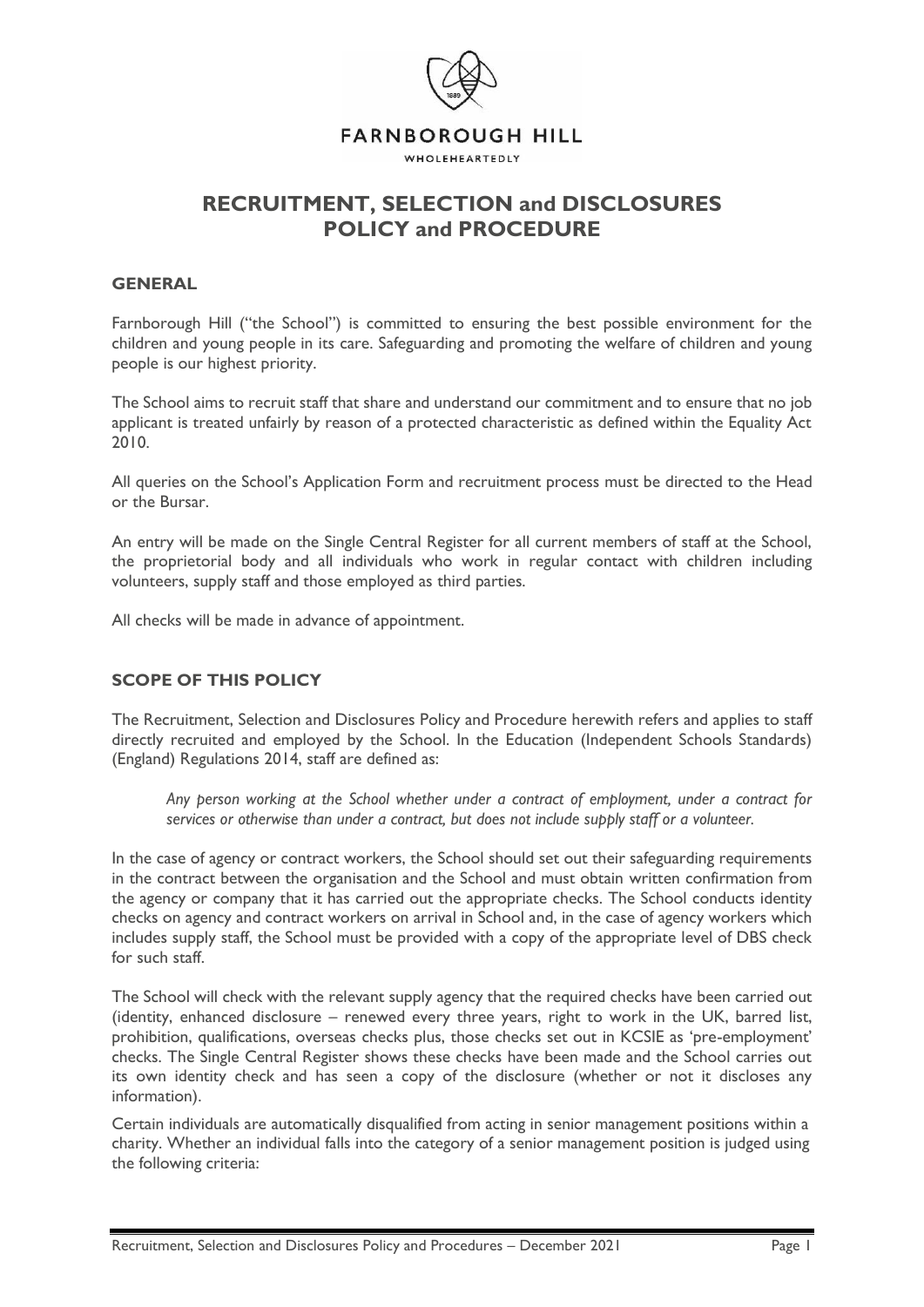- A person who is accountable only to the governors, and who carries overall responsibility for the day-to-day management and control of the charity. At Farnborough Hill this would be the Head.
- A person who is accountable only to the governors, and who is responsible for the overall management and control of the charity's finances. At Farnborough Hill this would be the Bursar.

Being disqualified means that a person can't take on, or stay in, a senior manager position – even on an interim basis, unless the Charity Commission has removed (or 'waived') the disqualification.

In respect of contractors, unchecked contractors will under no circumstances be allowed to work unsupervised in School. The School will determine the appropriate level of supervision depending on the circumstances.

Any staff who TUPE transfer into the School's staff will be required to undertake the statutory requirements with regard to safer recruitment checks.

If staff are transferred under TUPE (gap of three months or less and information complete) information will be passed to the new employer and a note made on the Single Central Register that details have been accepted under TUPE.

# **APPLICATION FORM**

The School will only accept applications from candidates completing the relevant Application Form in full. CVs will not be accepted in substitution for completed Application Forms.

The School will make candidates aware that all posts in the School involve some degree of responsibility for safeguarding children, although the extent of that responsibility will vary according to the nature of the post. Candidates for employed posts will receive a Job Description and Person Specification for the role applied for.

Checks will be made of previous employment history to ascertain satisfactory reasons for any gaps in employment. These checks will then be checked against references and any discrepancies discussed with the candidate.

The successful applicant will be required to complete a Disclosure Form from the Disclosure and Barring Service ("DBS") for the position and, where appropriate, a check of the Barred List will be undertaken. Any offer of employment will be conditional on obtaining such satisfactory checks. Additionally, successful applicants should be aware that they are required to notify the School immediately if they are any reasons why they should not be working with children.

The School takes its responsibility to safeguard children very seriously and any staff member and/or successful candidate who is aware of anything that may affect his/her suitability to work with children must notify the School immediately. This will include notification of any convictions, cautions, court orders, reprimands or warnings he/she may receive.

The School has a legal duty under section 26 of the Counter-Terrorism and Security Act 2015 to have 'due regard to the need to prevent people from being drawn into terrorism'. This is known at the Prevent duty. Schools are required to assess the risk of children being drawn into terrorism, including support for extremist ideas that are part of terrorist ideology. Accordingly, as part of the recruitment process, when an offer is made the offer will be subject to a Prevent duty risk assessment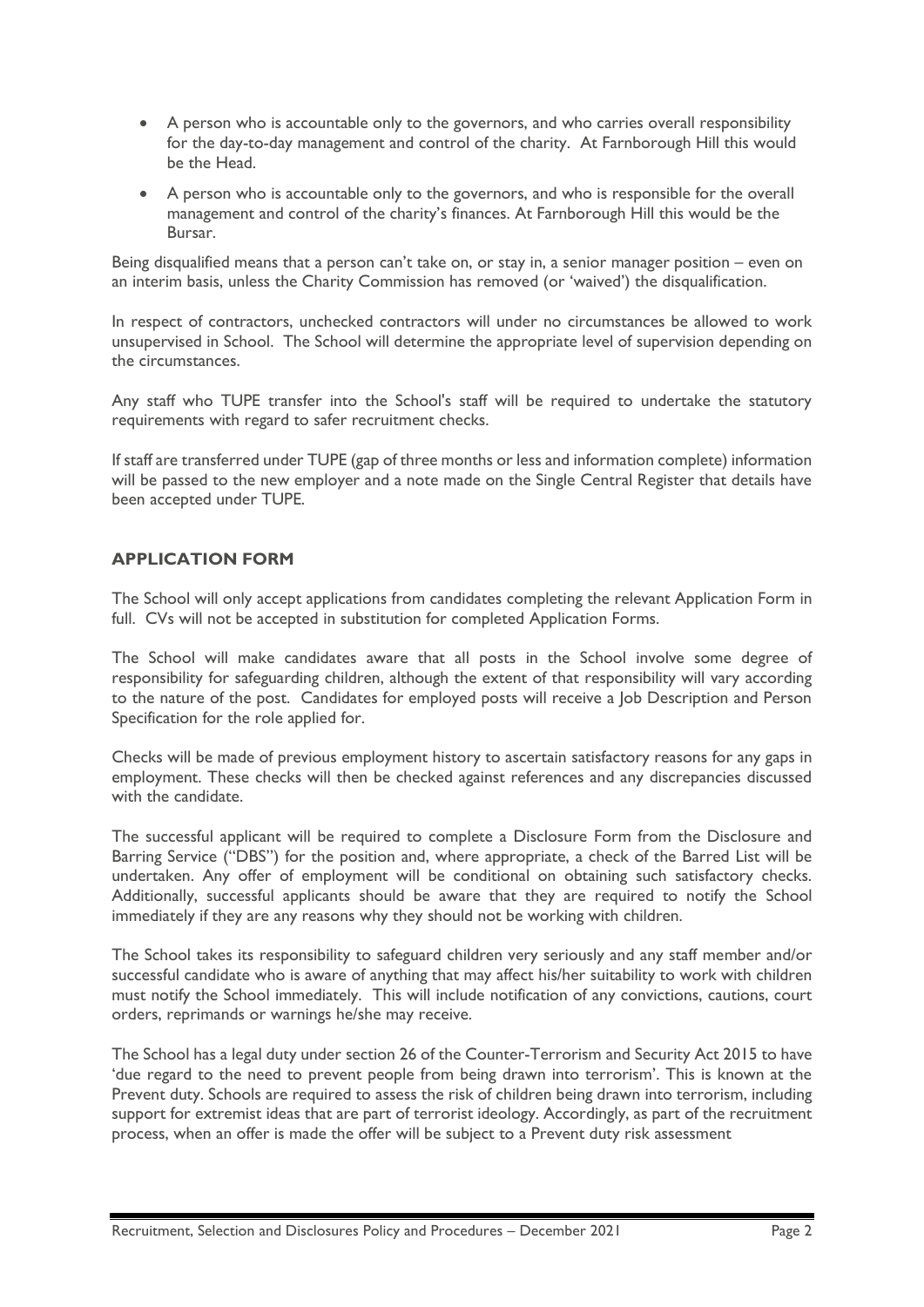If the candidate is currently working with children, on either a paid or voluntary basis, the School will ask their current employer about disciplinary offences, including disciplinary offences relating to children or young persons (whether the disciplinary sanction is current or time expired), and whether the candidate has been the subject of any child protection allegations or concerns and if so the outcome of any enquiry or disciplinary procedure.

If the candidate is not currently working with children but has done so in the past, the School will ask the previous employer about those issues. Where neither the current nor previous employment has involved working with children, the School will still ask the current employer about the candidate's suitability to work with children. Where the candidate has no previous employment history, the School may request character references which may include references from the candidate's school or university.

All candidates should be aware that provision of false information is an offence and could result in the application being rejected or summary dismissal by the School if they have been appointed, and a possible referral to the police and/or DBS.

# **INVITATION TO INTERVIEW**

The School will shortlist applicants according to the relevance and applicability of their professional attributes and personal qualities to the role. At least two people will carry out the shortlisting exercise, consider any inconsistencies, look for gaps in employment and reasons given for them, and, explore all potential concerns.

Shortlisted applicants will then be invited to attend a formal interview at which his/her relevant skills and experience will be discussed in more detail.

Shortlisted candidates should be asked to complete a self-declaration form in relation to their criminal record or information that would make them unsuitable to work with children. Self-declaration is subject to Ministry of Justice guidance on the disclosure of criminal records. Applicants will be asked to sign a declaration confirming that the information they have provided is true. Where there is an electronic signature, the shortlisted candidate should physically sign a hard copy of the application at the point of interview.

The School will obtain references prior to interview. This allows any concerns raised to be explored further with the referee and can be taken up with the shortlisted candidate at interview.

All formal interviews will usually have a panel of at least two people chaired by the Head/Bursar or another designated senior member of staff. At least one person on the appointment panel will have undertaken safer recruitment training. The Chair of Governors will chair the panel for the Bursar's/Head's appointment. The interviewers involved will be required to state any prior personal relationship or knowledge of any of the candidates and a judgement will be made by the Chair as to whether or not an interviewer should withdraw from the panel. Should the Chair have a conflict of interest, the Vice Chair shall decide whether the Chair should withdraw from the panel.

The interview will be conducted in person and the areas which it will explore will include suitability to work with children including where appropriate, any discussion of information shared by a candidate in their self-declaration form.

All candidates invited to interview must bring documents confirming any educational and professional qualifications that are necessary or relevant for the post (e.g. the original or certified copy of certificates, diplomas etc). Where originals or certified copies are not available for the successful candidate, written confirmation of the relevant qualifications must be obtained by the candidate from the awarding body.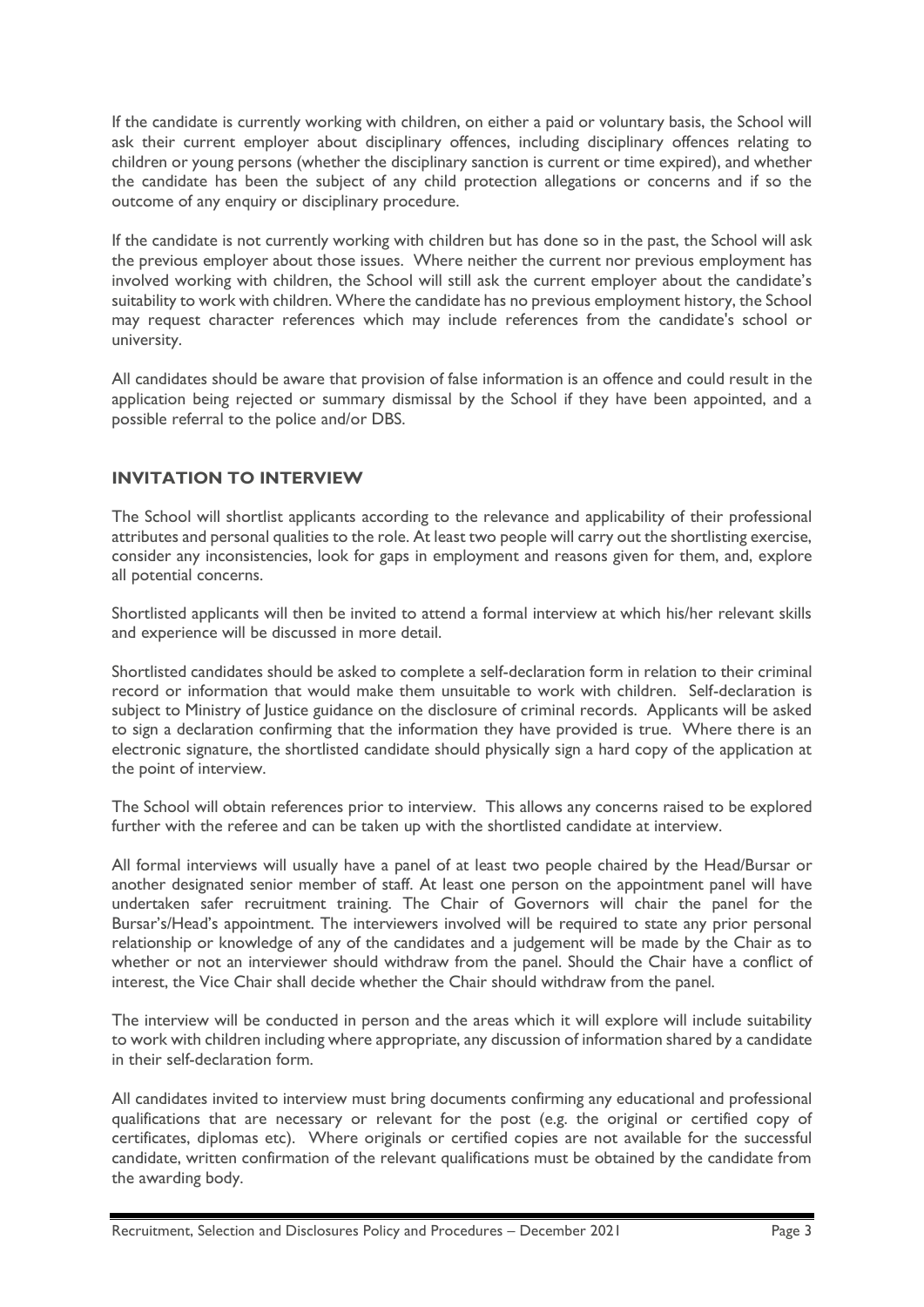The School requests that all candidates invited to interview also bring with them:

- 1. A current driving licence including a photograph or a passport and a full birth certificate;
- 2. A utility bill or financial statement issued within the last three months showing the candidate's current name and address;
- 3. Where appropriate any documentation evidencing a change of name;
- 4. Where applicable, proof of entitlement to work and reside in the UK.

#### **Please note that originals of the above are necessary. Photocopies or certified copies are not sufficient.**

Candidates with a disability who are invited to interview should inform the School of any necessary reasonable adjustments or arrangements to assist them in attending the interview.

# **CONDITIONAL OFFER OF APPOINTMENT: PRE-APPOINTMENT CHECKS**

Any offer to a successful candidate will be conditional upon:

- 1. Receipt of at least two satisfactory references (if these have not already been received);
- 2. Verification of identity and qualifications including, where appropriate, evidence of the right to work in the UK (if not already received);
- 3. A satisfactory enhanced DBS check and, if appropriate, a check of the Barred List maintained by the DBS;
- 4. For a candidate to be employed as a teacher, a check that that the candidate is not subject to a prohibition order issued by the Secretary of State or any sanction or restriction imposed (that remains current) by the historic General Teaching Council for England before its abolition in March 2012. Teaching work is defined in The Teachers' Disciplinary (England) Regulations 2012 to encompass:
	- Planning and preparing lessons and courses for pupils;
	- Delivering and preparing lessons to pupils;
	- Assessing the development, progress and attainment of pupils; and
	- Reporting on the development, progress and attainment of pupils;
- 5. Verification of professional qualifications, including Qualified Teacher Status, where appropriate;
- 6. Verification of successful completion of statutory induction period (for teaching posts applies to those who obtained QTS after 7 May 1999);
- 7. Where the successful candidate has worked or been resident overseas: Such further checks and confirmations as the School may consider appropriate so that any relevant events that occurred outside the UK can be considered. This shall include the candidate providing the School with proof of his/her past conduct as a teacher in the form of a letter of professional standing from the professional regulating authority in the country in which s/he has worked, where possible;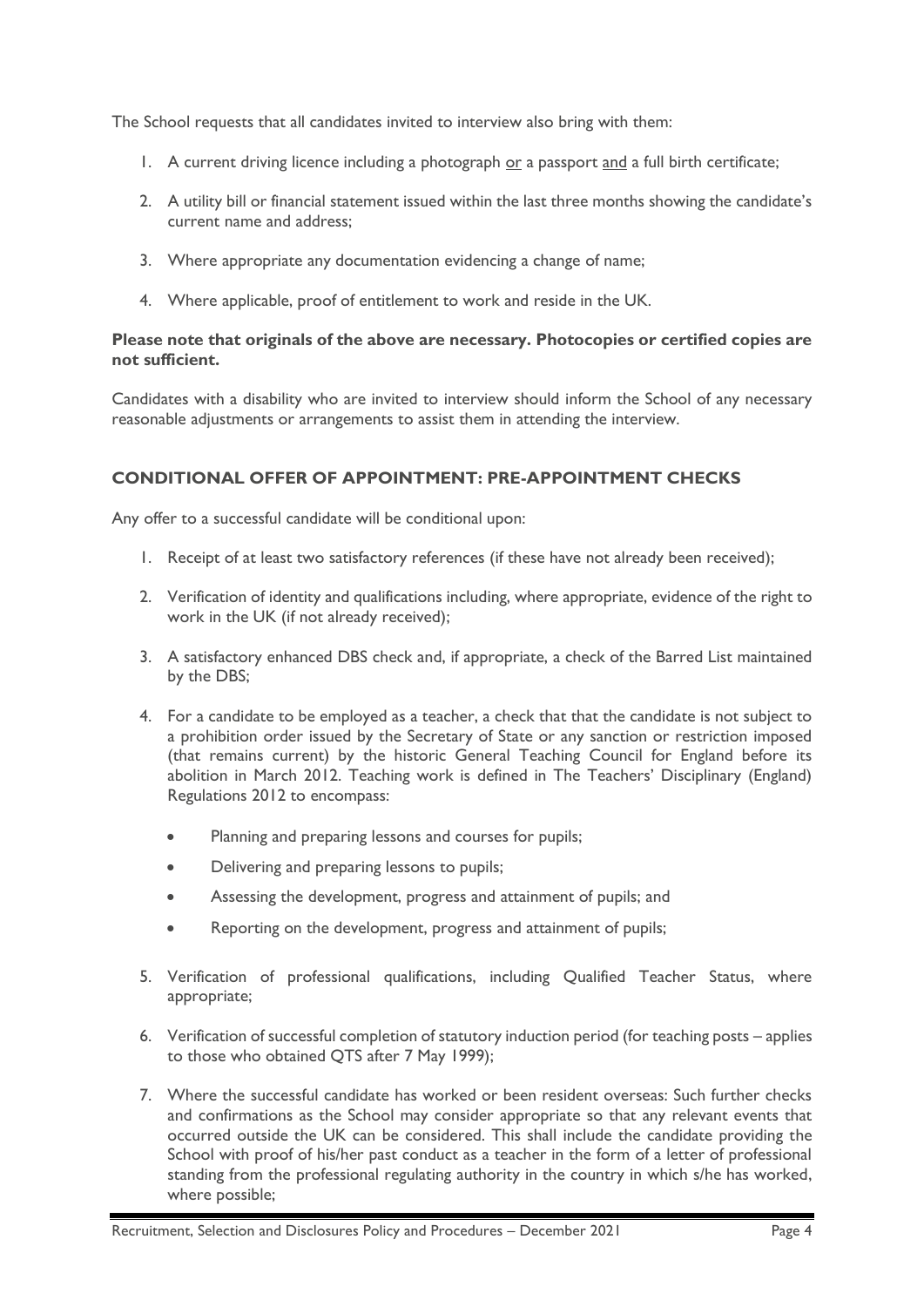- 8. Evidence of satisfactory medical fitness;
- 9. For a candidate to be employed into a senior management position as set out above under "Scope of this Policy", receipt of a signed "senior charity manager positions: automatic disqualification declaration" confirming that the candidate is not disqualified from acting in a senior management position for a charity in accordance with the automatic disqualification rules for charities.
- 10. Where the successful candidate will be taking part in the management of the School, a check will be carried out under section 128 of the Independent Educational Provision in England (Prohibition on Participation in Management) Regulations 2014. This applies to all Governors, Senior Management Team and teaching heads of department; and

It is the School's practice that a successful candidate must complete a pre-employment health questionnaire. The information contained in the questionnaire will then be held by the School in strictest confidence and processed in accordance with the School's Privacy Notice and Data Protection Policy. This information will be reviewed against the Job Description and the Person Specification for the particular role, together with details of any other physical or mental requirements of the role i.e. proposed workload, extra-curricular activities, and/or layout of the School.

The School is aware of its duties under the Equality Act 2010. No job offer will be withdrawn without first consulting with the applicant, considering medical evidence and considering reasonable adjustments.

#### **REFERENCES**

The School will seek the references referred to above for shortlisted candidates (including internal applicants) and will approach previous employers for information to verify particular experience or qualifications, before interview. One of the references must be from the applicant's current or most recent employer. References must be received by a senior person with appropriate authority. If the candidate does not wish the School to take up references in advance of the interview, they should notify the School at the time of applying.

The School will ask all referees if the candidate is suitable to work with children.

The School will only accept references obtained directly from the referee and it will not rely on references or testimonials provided by the applicant or on open references or testimonials. The School will verify all references. Where references are received electronically, the School will ensure they originate from a legitimate source.

The School will compare any information provided by the referee with that provided by the candidate on the Application Form. Any inconsistencies will be discussed with the candidate.

# **CRIMINAL RECORDS POLICY**

The School will refer to the Department for Education ("DfE") document, 'Keeping Children Safe in Education' and any amended version in carrying out the necessary required DBS checks.

The School complies with the provisions of the DBS Code of Practice, a copy of which may be obtained on request, or accessed here: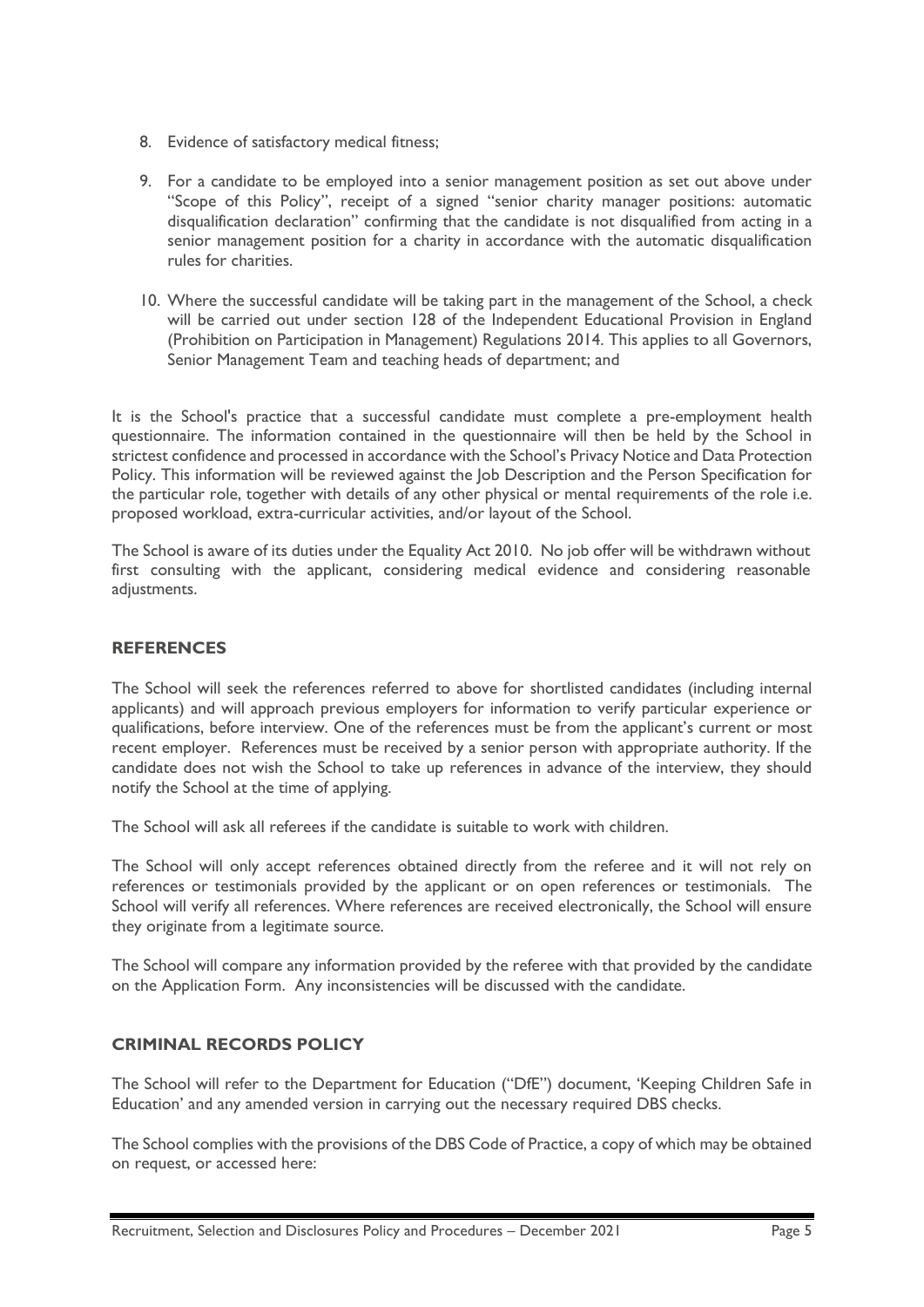#### [https://www.gov.uk/government/publications/dbs-code-of-practice.](https://www.gov.uk/government/publications/dbs-code-of-practice)

There are limited circumstances where the School will accept a check from another educational institution which are as follows:

This is where the new member of staff ("M") has worked in:

- (a) A school or a maintained school in England in a position which brought M regularly into contact with children or young persons;
- (b) A maintained school in England in a position to which M was appointed on or after May 2006 and which did not bring M regularly into contact with children or young persons; or
- (c) An institution within the further education sector in England or in a 16 to 19 Academy in a position which involved the provision of education or which brought M regularly into contact with children or young persons,

during a period which ended not more than three months before M's appointment.

In these circumstances the School may apply for a disclosure but is not required to do so. A new, separate barred list check will be obtained.

### **DBS Update Service**

Where an applicant subscribes to the DBS Update Service the applicant must give consent to the School to check there have not been changes since the issue of a disclosure certificate.

#### **If disclosure is delayed**

A short period of work is allowed under controlled conditions, at the Head's discretion. However, if an 'enhanced disclosure' is delayed, a Head may allow the member of staff to commence work:

- Without confirming the appointment;
- After a satisfactory check of the barred list if the person will be working in regulated activity and all other relevant checks (including any appropriate prohibition checks) having been completed satisfactorily;
- Provided that the DBS application has been made in advance;
- With appropriate safeguards taken (for example, loose supervision);
- Safeguards reviewed at least every two weeks by the Head/Bursar and member of staff;
- The person in question is informed what these safeguards are; and
- It is recommended, but is not a requirement, that a note is added to the single central register and evidence kept of the measures put in place.

### **RETENTION, SECURITY OF RECORDS AND DATA PROTECTION OBLIGATIONS**

The School will comply with its obligations regarding the retention and security of records in accordance with the DBS Code of Practice and its obligations under its Data Protection Policy. Copies of DBS certificates will not be retained for longer than 6 months.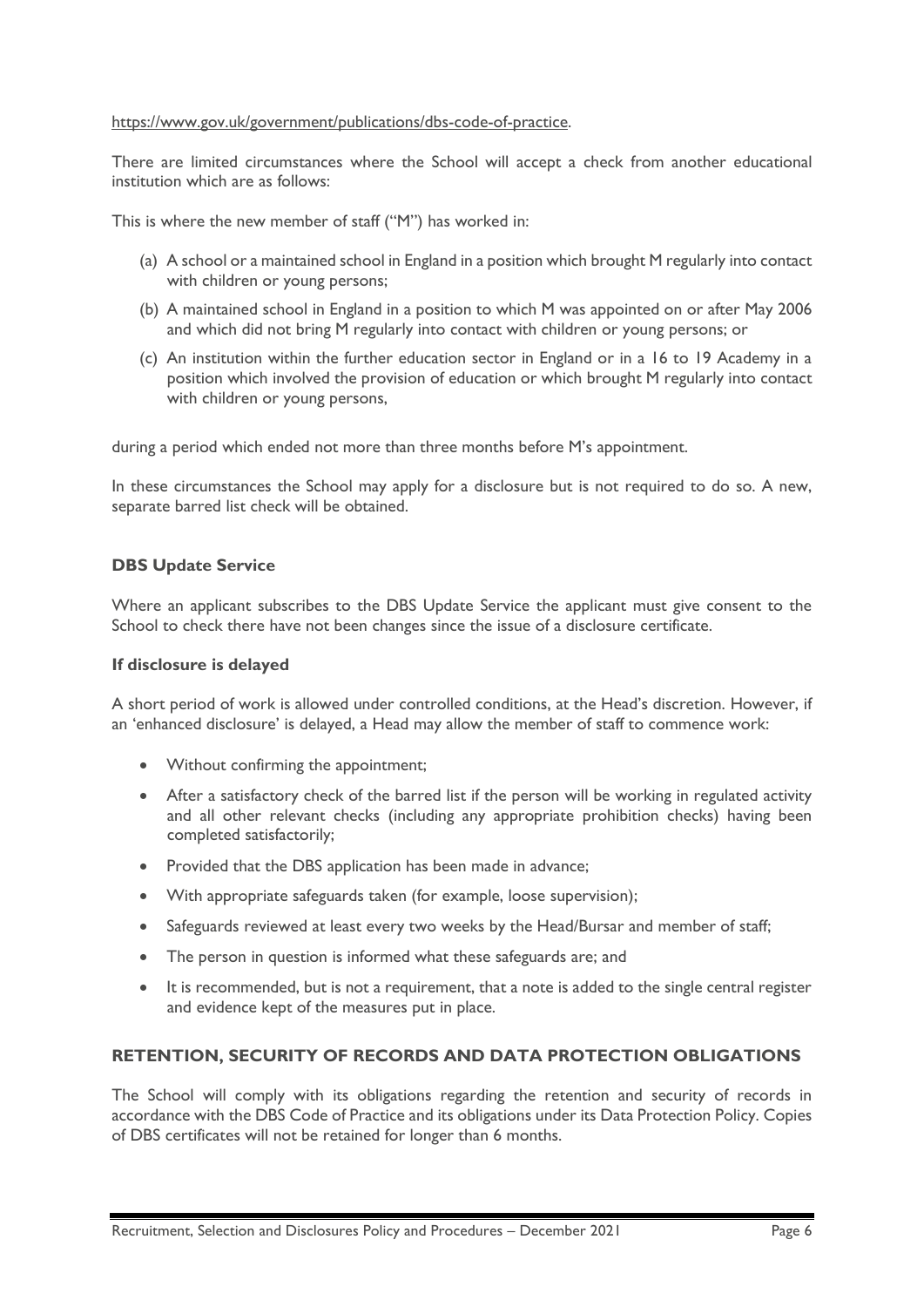The School will comply with its data protection obligations in respect of the processing of criminal records information. More information on this is included in the School's Privacy Notice and the Data Protection Policy.

This policy is reviewed and updated annually by the Head and Bursar.

The next review is due in January 2023.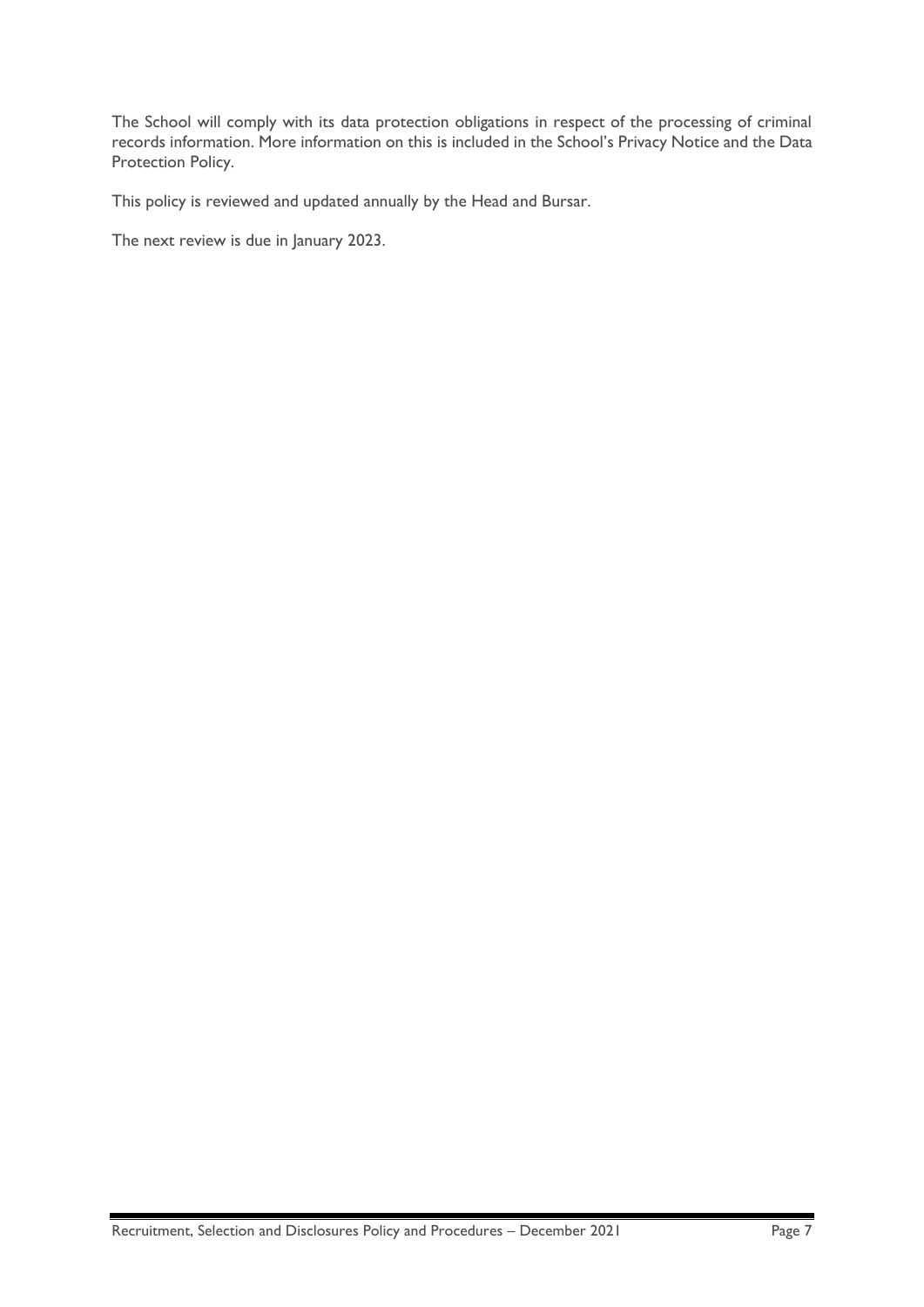## **APPENDIX**

#### **Policy on the Recruitment of Ex-Offenders**

The School will not unfairly discriminate against any candidate for employment on the basis of conviction or other details revealed. The School makes appointment decisions on the basis of merit and ability. If an individual has a criminal record this will not automatically bar him/her from employment within the School. Instead, each case will be decided on its merits in accordance with the objective assessment criteria set out below.

All candidates should be aware that provision of false information is an offence and could result in the application being rejected or summary dismissal if they have been appointed, and a possible referral to the police and/or DBS.

Under the relevant legislation, it is unlawful for the School to employ anyone who is included on the lists maintained by the DBS of individuals who are considered unsuitable to work with children. In addition, it will also be unlawful for the School to employ anyone who is the subject of a disqualifying order made on being convicted or charged with the following offences against children: murder, manslaughter, rape, other serious sexual offences, grievous bodily harm or other serious acts of violence.

It is a criminal offence for any person who is disqualified from working with children to attempt to apply for a position within the School. The School will report the matter to the Police and/or the DBS if:

- the School receives an application from a disqualified person;
- is provided with false information in, or in support of, an applicant's application; or
- the School has serious concerns about an applicant's suitability to work with children.

In the event that relevant information (whether in relation to previous convictions or otherwise) is volunteered by an applicant during the recruitment process or obtained through a disclosure check, the School will consider the following factors before reaching a recruitment decision:

- whether the conviction or other matter revealed is relevant to the position in question;
- whether the conviction or caution is 'protected' as defined by the Rehabilitation of Offenders Act 1974 (Exceptions) Order 1975 (Amendment) (England and Wales) Order 2020 (if yes, it will not be taken into account);
- the seriousness of any offence or other matter revealed;
- the length of time since the offence or other matter occurred;
- whether the applicant has a pattern of offending behaviour or other relevant matters;
- whether the applicant's circumstances have changed since the offending behaviour or other relevant matters;
- in the case of disqualification from providing childcare, whether the applicant has or is able to obtain an Ofsted waiver from disqualification; and
- the circumstances surrounding the offence and the explanation(s) offered by the convicted person.

If the post involves regular contact with children, it is the School's normal policy to consider it a high risk to employ anyone who has been convicted at any time of any the following offences: murder,